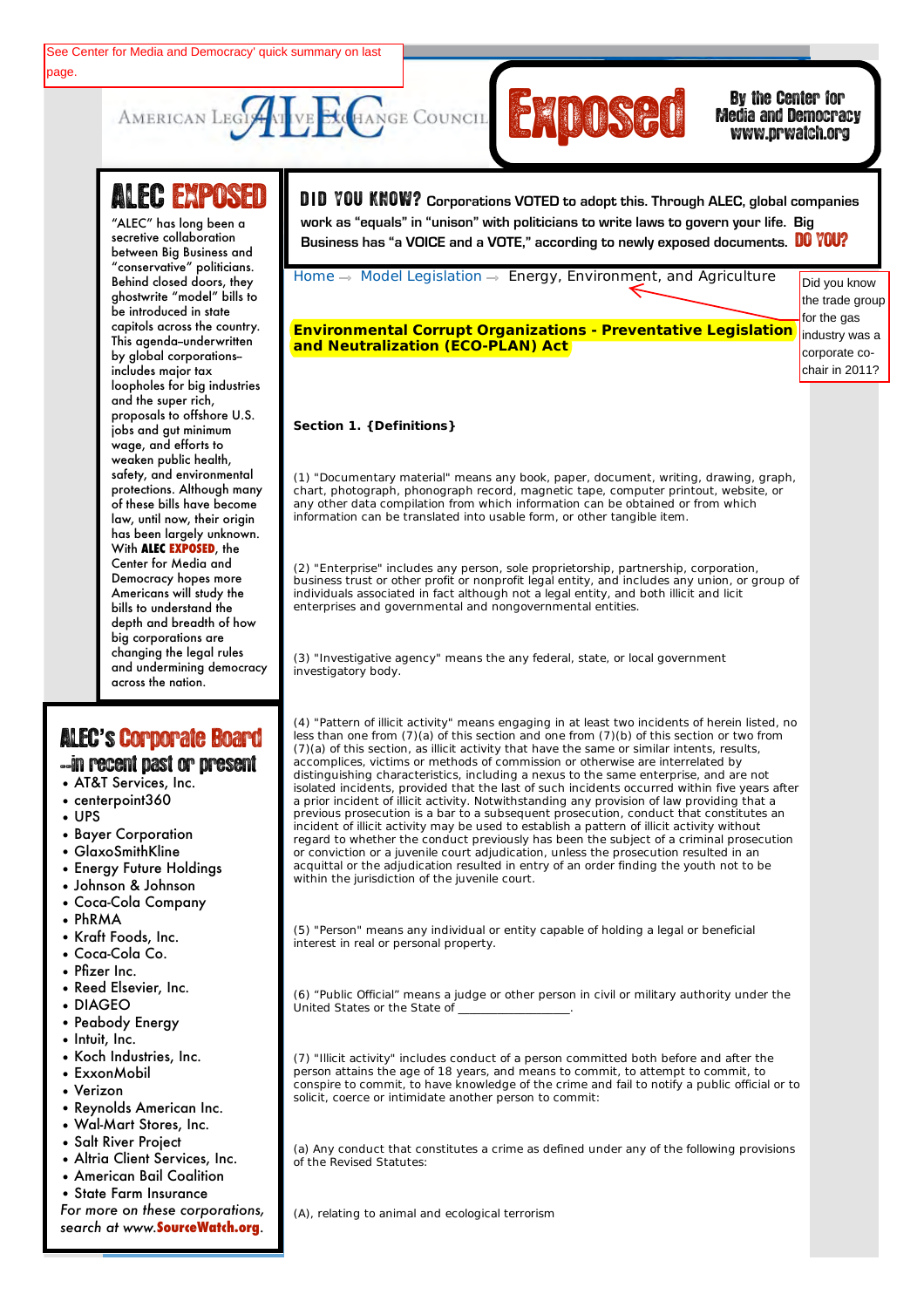

(b) Or any conduct that constitutes a crime as defined under any of the following provisions of the Revised Statutes:

- (A), relating to bribery and perjury;
- (B), relating to obstructing governmental administration;

(C), relating to abuse of public office;

- (D), relating to interference with legislative operation;
- (E), relating to criminal homicide;
- (F), relating to misprision of a felony.
- (G), relating to assault and related offenses;
- (H), relating to intimidation;
- (I), relating to coercion;
- (J), relating to explosives;

(K), relating to theft, burglary, criminal trespass and related offenses;

- (L), relating to arson and related offenses;
- (M), relating to criminal mischief;
- (N), relating to robbery;
- (O), relating to destructive devices;
- (P), relating to wildlife;
- (Q), relating to business and commercial offenses;
- (R), relating to communication crimes;
- (S), relating to firearms and other weapons;
- (T), relating to riot;

(8) "Pecuniary value" means anything of value in the form of money, a negotiable instrument, a commercial interest or anything else the primary significance of which is economic advantage; or any other property or service that has a value in excess of \$50.

(9) Notwithstanding contrary provisions, when this section references a statute in the Revised Statutes that is substantially different in the nature of its essential provisions from what the statute was when this section was enacted, the reference shall extend to and include amendments to the statute.